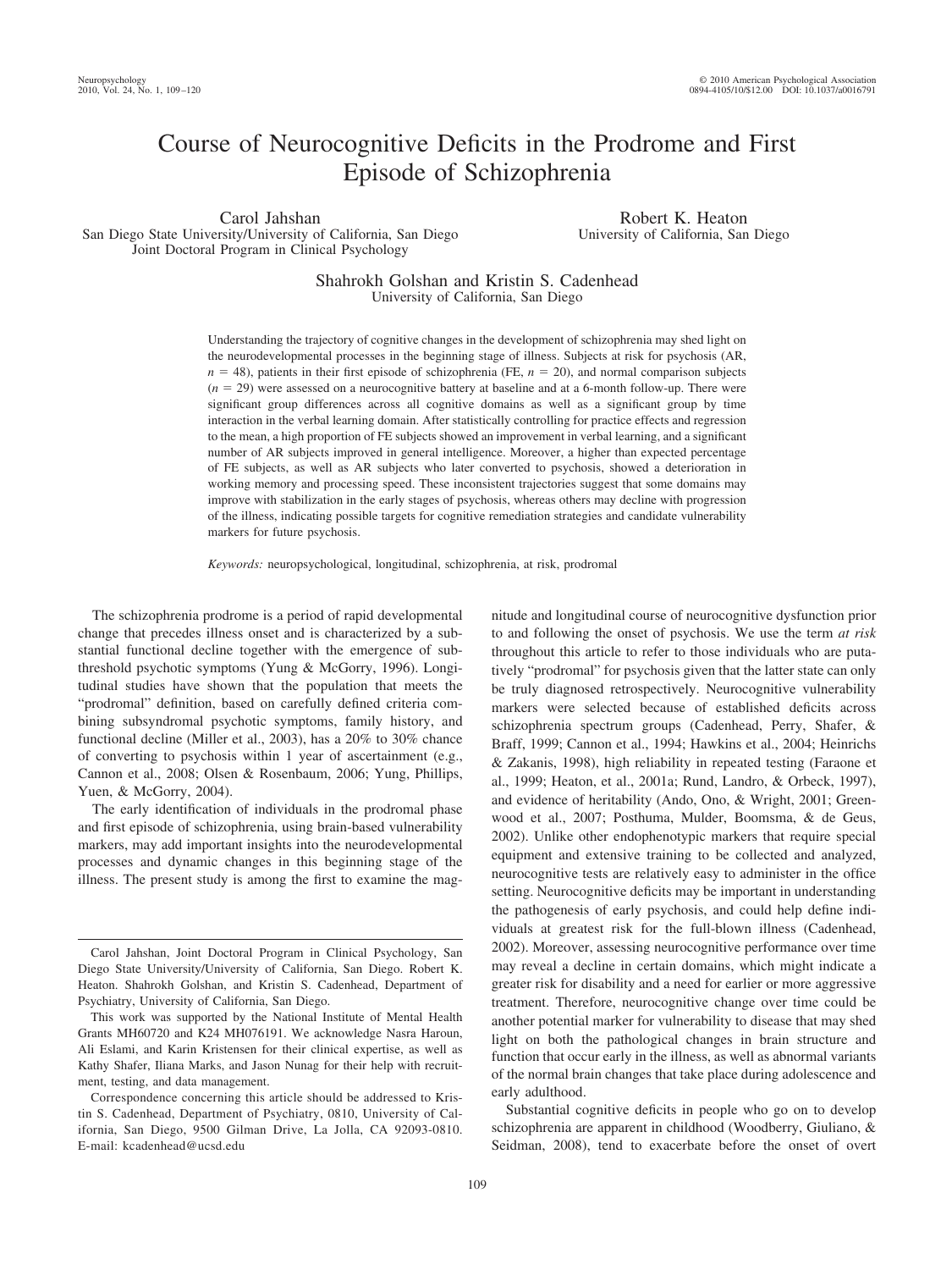psychotic symptoms, and worsen even more with the initial episode of the illness (Bilder et al., 2006). However, widespread cognitive impairment should not be assumed in all people with schizophrenia, as cognitive heterogeneity is likely to be present at onset as well as throughout the illness. Joyce, Hutton, Mutsatsa, and Barnes (2005) found that although only half of their subjects with first-episode schizophrenia had a low premorbid IQ or a general cognitive decline from normal levels, all of them (including those with preserved high or average IQ) had a specific impairment in working memory. At a group level, however, it has been demonstrated that when compared with healthy normal comparison subjects, subjects at risk for psychosis have neurocognitive deficits across multiple domains that are intermediate to those observed in first-episode schizophrenia patients (e.g., Eastvold, Heaton, & Cadenhead, 2007; Keefe et al., 2006).

Longitudinal studies of first-episode schizophrenia groups have shown high stability of neurocognitive functioning over the first few years of the illness (e.g., Addington, Saeedi, & Addington, 2005; Albus et al., 2006; Censits, Ragland, Gur, & Gur, 1997; Rund et al., 2007). There has been no evidence in group data of progressive cognitive deterioration after illness onset, as average performance either remained stable in most neurocognitive domains or improved slightly in some of them (e.g., Gold, Arndt, Nopoulos, O'Leary, & Andreasen, 1999; Nopoulos, Flashman, Flaum, Arndt, & Andreasen, 1994; Sweeney et al., 1991). The relatively fewer studies that examined the change in neuropsychological function in at-risk subjects found that a greater cognitive impairment at baseline is associated with subsequent conversion (Keefe et al., 2006; Lencz et al., 2006). Moreover, a decline in verbal abilities (memory in particular) and intellectual functions might predict conversion to psychosis (Brewer et al., 2005; Cosway et al., 2000; Eastvold et al., 2007; Pukrop et al., 2007; Whyte et al., 2006). It is interesting that Niendam et al. (2007) found that a subset of their high-risk subjects improved over an 8-month period on measures of speeded information processing, as well as visual and verbal learning and memory. However, the Niendam et al. study did not include a healthy comparison group to determine how much of the improvement observed was due to practice effects or decreased anxiety due to familiarity with the testing situation.

The primary aim of the current study was to examine and compare the stability or change in neurocognitive performance with repeated testing in the putative prodrome and first episode of schizophrenia. Although there is substantial evidence to support the stability of illness-related deficits even up to 10 years after the acute onset period (Hoff, Svetina, Shields, Stewart, & DeLisi, 2005), we do not know much about the evolution of those deficits in the early stages of psychosis. It is possible that some impaired functions are present before the onset of psychosis and remain stable throughout the prodrome and first episode of illness, whereas other abilities may decline with the onset of illness or may fluctuate with changes in clinical symptomatology and social functioning. Thus, our goal was to examine the pattern of change in neurocognitive performance over time at the group and individual levels. We hypothesized that the at-risk and first-episode groups would show significantly more changes in their performance over time relative to the normal comparison group.

#### **Method**

## **Participants**

Our samples consisted of 48 subjects at risk for psychosis (AR), 20 first-episode schizophrenia patients (FE), and 29 normal comparison subjects (NC), who were compared at baseline and 6-month follow-up on a battery of neurocognitive tests. The majority of the AR subjects (70.9%) met criteria for at least one of the two most common prodromal syndromes (Miller et al., 2003; Seeber & Cadenhead, 2005; Yung et al., 2005): attenuated positive symptom (APS; new onset of subsyndromal psychotic symptoms) or genetic risk and deterioration (GRD; family history of schizophrenia in a first-degree relative or a diagnosis of schizotypal personality disorder that is associated with a recent decline in global functioning) per the Structured Interview for Prodromal Syndromes (SIPS; Miller et al., 2003) and established Cognitive Assessment and Risk Evaluation (CARE) criteria (Ballon, Kaur, Marks, & Cadenhead, 2007). The APS category accounted for 28.2% of the at-risk sample, 6.3% met criteria for the GRD syndrome, 35.4% met both APS and GRD criteria, and 29.1% met criteria for the brief limited intermittent psychotic symptoms category. The total sample  $(N = 97)$  had a good representation of both genders (60.8% male), was ethnically diverse (60.8% non-Hispanic White), and had a mean of 11.4 years of education (high school). Ages ranged from 12 to 27 years in the NC group, 12 to 30 years in the AR group, and 13 to 34 years in the FE group. Adolescent subjects ages 16 years and younger  $(n = 31)$  were included in the analyses and represented 25% of the FE group, 33.3% of the AR group, and 34.5% of the NC group. In addition, 22.9% of the AR and 10% of the FE subjects had a first-degree relative with psychosis.

Six (12.5%) of the 48 AR subjects transitioned to psychosis within the follow-up period or up to 18 months after entry into the study. Compared with the AR sample as a whole, the AR subjects who later converted to psychosis were more likely to have abused drugs and to have been treated with an antipsychotic medication prior to conversion to psychosis (Haroun, Dunn, Haroun, & Cadenhead, 2006). In fact, only 33.3% of them were not taking any psychiatric medications at baseline. Five of the 6 AR subjects who transitioned to psychosis did so after the follow-up neurocognitive testing, and 1 subject transitioned at 1 month in the study. The mean time to conversion of these subjects was 10.7 months. Two of them converted to schizophrenia, 2 to psychotic mania, 1 was diagnosed with schizoaffective disorder, and 1 with psychosis not otherwise specified. They were all males and had a mean age of 20.2  $\pm$  2.9 years at follow-up.

### **Procedure**

Details about sample ascertainment have been presented elsewhere (Eastvold et al., 2007). In brief, subjects were recruited through health services and public schools and colleges in the community of San Diego, California. To be included in the CARE program, subjects had to meet the inclusion and exclusion criteria summarized in Table 1. Subjects who met *Diagnostic and Statistical Manual of Mental Disorders* (4th ed.) criteria for lifetime substance abuse or dependence were not excluded from the sample unless they had abused substances in the month prior to baseline cognitive testing; 31.2% of the AR group and 45% of the FE group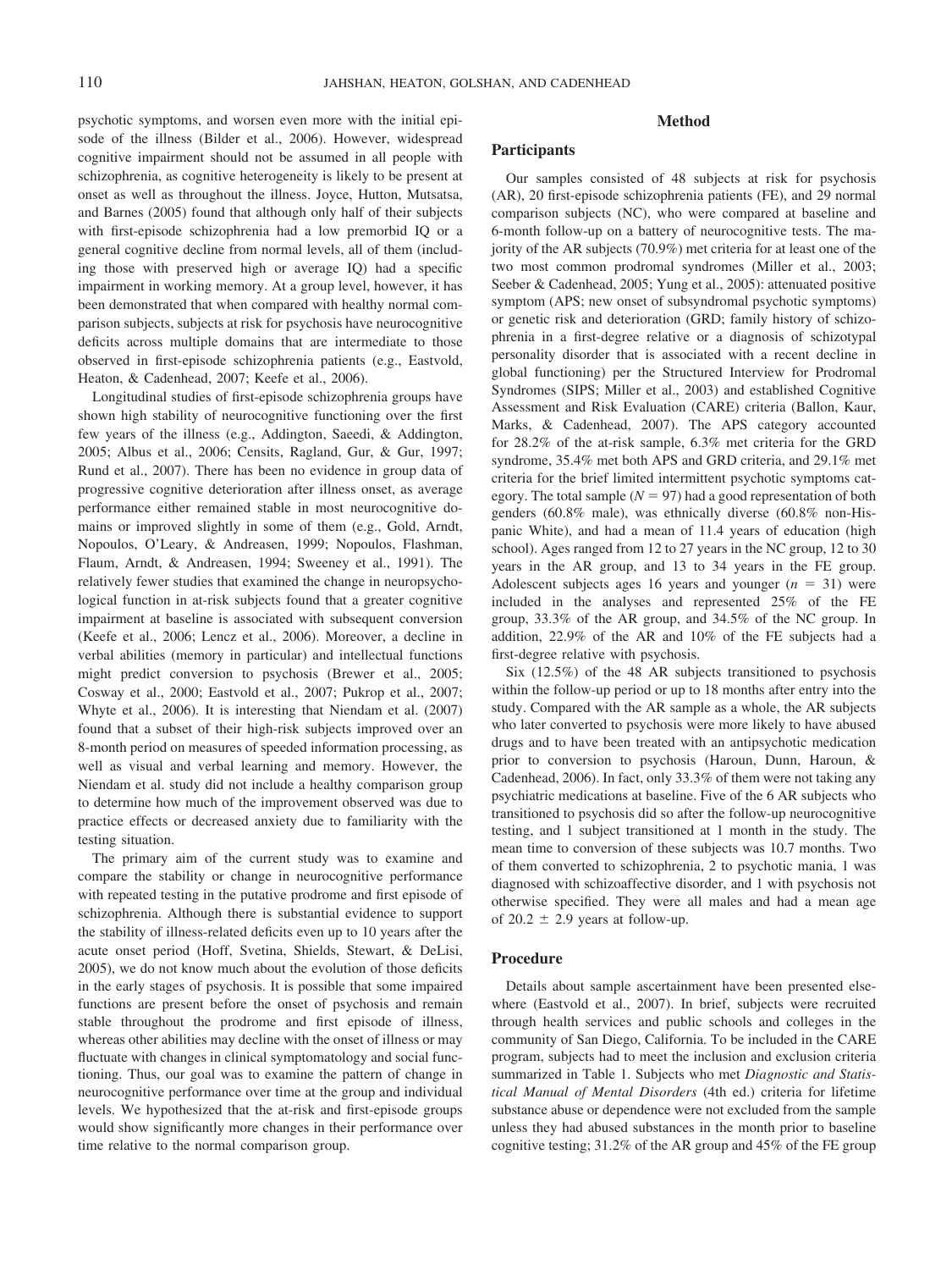| Table 1 |                                  |  |
|---------|----------------------------------|--|
|         | Inclusion and Exclusion Criteria |  |

| Group                | Inclusion criteria                                                                                                                                                                                                | Exclusion criteria                                                                                                                                                                                                                              |
|----------------------|-------------------------------------------------------------------------------------------------------------------------------------------------------------------------------------------------------------------|-------------------------------------------------------------------------------------------------------------------------------------------------------------------------------------------------------------------------------------------------|
| At risk (AR)         | Recent onset $(<1$ year) of subsyndromal psychotic<br>symptoms per SIPS; first-degree relative with<br>schizophrenia or diagnosis of schizotypal personality<br>disorder plus recent deterioration in functioning | History of head injury (loss of consciousness $>15$ min or<br>neurological sequelae); substance abuse within the past<br>month; neurological disorder; IQ below 80                                                                              |
| First episode (FE)   | First psychotic episode within the past year; <i>DSM-IV</i><br>diagnosis of schizophrenia                                                                                                                         | Same as AR group                                                                                                                                                                                                                                |
| Normal controls (NC) | Comparable to AR and FE subjects with respect to age,<br>ethnicity, and parental education                                                                                                                        | Same as AR and FE groups; personal history of mental illness<br>or learning disability; Cluster A personality disorder or<br>evidence of prodromal symptoms; family history of<br>psychotic illness; history of taking psychotropic medications |

*Note.* SIPS = Structured Interview for Prodromal Syndromes; *DSM–IV* = *Diagnostic and Statistical Manual of Mental Disorders* (4th ed.).

had a lifetime history of alcohol or drug abuse. Subjects who fit the preliminary entry criteria on the basis of telephone screening underwent an extensive intake diagnostic interview and were followed up every month for clinical assessment. Qualifying participants also completed a battery of neurocognitive tests at baseline and then at 6-month intervals. The AR subjects, like the FE subjects, were ambulatory, treatment seeking, and were receiving treatment as usual (pharmacological or psychosocial) according to their presenting symptoms. Fourteen of the 20 FE subjects (70%) and 10 of the 48 AR subjects (20.8%) were on at least one antipsychotic with or without other psychotropic medications at baseline. The medicated AR subjects tended to have lower Global Assessment of Functioning scores than the unmedicated AR subjects, and the medicated FE subjects tended to be younger and less symptomatic than the unmedicated FE subjects. Five additional AR and 3 FE subjects were prescribed an antipsychotic between baseline and follow-up, and 4 AR subjects who were on medications initially discontinued them before the second testing. None of the patients were involved in cognitive remediation, although some were participating in group therapy or vocational rehabilitation but were at various stages of treatment during the course of the study.

#### **Measures**

**Clinical measures.** The SIPS (Miller et al., 2003) was used to assess prodromal symptoms. The at-risk subjects were identified according to the CARE prodromal criteria that slightly differ from the SIPS criteria in the required frequency and duration of symptoms (Ballon et al., 2007). Axis I and Axis II diagnoses were assessed with the Structured Clinical Interview for *DSM–IV* Axis I Disorders (First, Gibbon, Spitzer, & Williams, 1996) and the Structured Interview for *DSM–IV* Personality Disorders (SIDP; Pfohl, Blum, & Zimmerman, 1995), respectively. The Kiddie-Schedule for Affective Disorders and Schizophrenia (K-SADS; Chambers et al., 1985) was administered to approximately a third of the sample that consisted of all subjects under the age of 16. The Scale for the Assessment of Negative Symptoms (SANS), the Scale for the Assessment of Positive Symptoms (SAPS), and the Brief Psychiatric Rating Scale (BPRS) were used to further evaluate clinical symptoms in the AR and FE groups. Family history of psychiatric illness was assessed in all cases, after receiving consent to contact a relative, using the Family History Research Diagnostic Criteria (Andreasen, Endicott, Spitzer, & Winokur, 1977). Current level of functioning was assessed with the Modified Global Assessment of Functioning (GAF-M; Hall & Parks, 1995). The highest GAF score from the past year was determined retrospectively.

**Neurocognitive measures.** The neurocognitive battery was part of a larger battery of tests that included psychophysiological measures of brain inhibitory functioning, as well as measures of attention and visual information processing. The neurocognitive battery was designed to minimize practice effects over repeated administration (e.g., use of different forms of the Hopkins Verbal Learning Test—Revised [HVLT–R] at baseline and follow-up) and assess five different neurocognitive domains: processing speed, working memory, verbal learning, executive functioning, and general intelligence or IQ (see Table 2). Neurocognitive domains were used instead of individual tests to reduce the number of statistical comparisons. Contributing variables for each domain were chosen on a theoretical basis (Eastvold et al., 2007). The small sample size in this study did not allow for confirmation of

| Table 2                        |  |
|--------------------------------|--|
| <b>Neurocognitive Measures</b> |  |

| Neurocognitive domain     | Measure                                                                                                 |
|---------------------------|---------------------------------------------------------------------------------------------------------|
|                           | Executive functioning (EF) WCST: Perseverative Responses total;                                         |
|                           | SCWT: Interference (total correct after<br>45 s)                                                        |
| Processing speed (PS)     | NA (total completion time); SCWT: Color<br>Naming (total number named within 45 s)                      |
| Verbal learning (VL)      | HVLT-R: Total Recall (number of correct<br>words recalled after 3 presentations of a                    |
|                           | 12-word list)                                                                                           |
| Working memory (WM)       | WAIS-III: Letter-Number Sequencing (total<br>number correct); WMS-III: Spatial Span<br><b>Backwards</b> |
| General intelligence (IO) | WAIS/WISC-III: Vocabulary total; WAIS/<br>WISC-III: Block Design total                                  |

*Note*. WCST = Wisconsin Card Sorting Test (Heaton et al., 1993);  $SCWT =$  Stroop Color and Word Test (Golden, 1978); NA = Numerical Attention (Franklin, Heaton, Nelson, Filley, & Seibert, 1988); HVLT–R Hopkins Verbal Learning Test—Revised (Benedict & Zgaljardic, 1998); WAIS-III = Wechsler Adult Intelligence Scale—Third Edition (Wechsler, 1997a); WISC-III = Wechsler Intelligence Scale for Children-Third Edition (Wechsler, 1991); WMS–III = Wechsler Memory Scale—Third Edition (Wechsler, 1997b).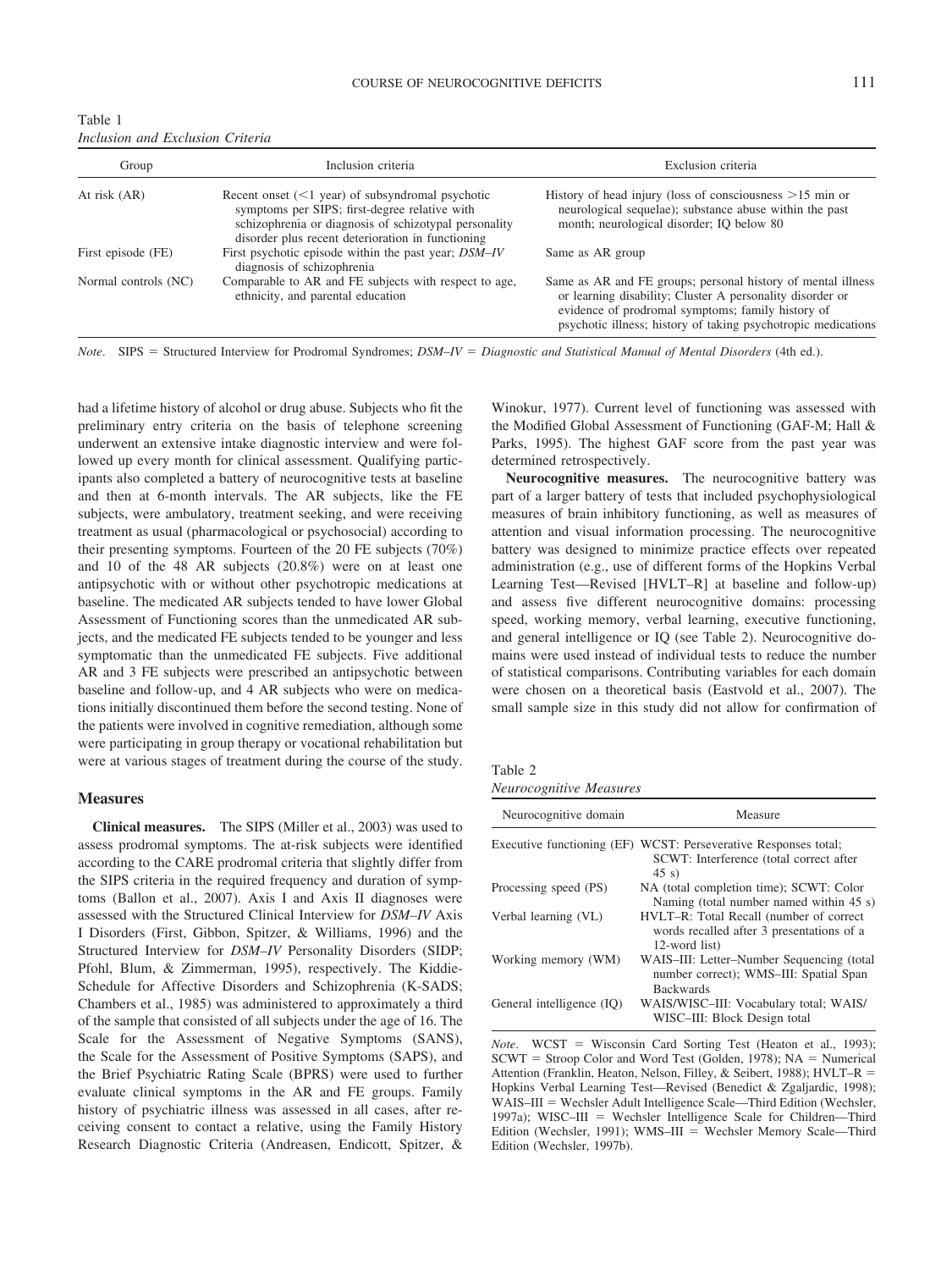the factor structure underlying each of the domains. However, these neurocognitive domains were identified on the basis of demonstrated impairments in schizophrenia spectrum populations (e.g., Cadenhead et al., 1999). Verbal learning was the only domain represented by a single test, that is, the HVLT–R total recall over three trials, as we had to drop the HVLT–R delayed recall subtest from the analyses because of its ceiling effects. After normalizing all nine neurocognitive variables using a log-transformation method, we computed standardized scores for both time points on the basis of the baseline mean and standard deviation of the NC group: (individual subject score – mean of NC group)/*SD* of NC group. The *z* scores for Wisconsin Card Sorting Test (Heaton, Chelune, Talley, Kay, & Curtiss, 1993) Perseverative Responses and Numerical Attention were inverted so that higher scores were indicative of better performance. Finally, composite scores for each neurocognitive domain— except for verbal learning, which consisted of only one variable—were created by averaging the *z* scores of contributing variables using equal weights. A global neurocognitive performance index was then created by averaging the five composite variables after ensuring that they were all normally distributed. Adolescents were combined with adults to maximize sample size, and the WISC–III Vocabulary and Block Design subtests were used in lieu of the WAIS-III subtests for subjects younger than age 16. Standardized scores for the IQ domain were created separately for the  $> 16$  and  $\leq 16$  age groups relative to the NC group. Two FE and two AR subjects were dropped from the analyses because they had missing baseline or follow-up scores on the verbal learning or processing speed domains.

## **Statistical Analyses**

Demographic differences between groups were analyzed using Pearson chi-square tests for discrete variables and analyses of variance (ANOVAs) for continuous variables. The test–retest reliability of each neurocognitive domain was examined by calculating the intraclass correlation coefficients (ICCs). Repeated measures ANOVAs were also conducted to compare the patterns of change in performance over time among the three groups on each of the five neurocognitive domains as well as the global neurocognitive index. Post hoc analyses were performed with Bonferroni corrections.

These data were also analyzed using the simple regression model that can quantify real changes in neurocognitive performance for individual cases, while accounting for confounding

| Table 3 |                                             |  |
|---------|---------------------------------------------|--|
|         | <b>Baseline Demographic Characteristics</b> |  |

factors such as practice effects, normal test–retest variability, and regression to the mean. On the basis of this statistical method, the predicted follow-up score of an individual comes from the equation generated when follow-up scores are regressed on baseline scores of the normal comparison group (McSweeny, Naugle, Chelune, & Luders, 1993). Then, confidence intervals (CI) are established around the discrepancies between predicted score and obtained score. Using the regression method on each domain, it was possible to determine whether a disproportionate number of subjects improved (equal to or better than top 5% of CI) or worsened (equal to or worse than 5% of CI).

Change in symptom severity and level of functioning was assessed within each clinical group via repeated measures ANOVAs, which were followed by bivariate correlations to examine whether neurocognitive changes were associated with changes in clinical symptoms or GAF scores. Finally, we examined how the AR subjects who transitioned to psychosis differed from those who did not in terms of their neurocognitive performance over time.

#### **Results**

#### **Sample Characteristics**

Comparisons between the three groups on the sociodemographic variables revealed no significant group differences in age, education, parental education, ethnicity, or handedness. However, there were significantly more males than females in the FE group compared with the AR and NC groups (see Table 3).

#### **Test–Retest Reliability of Neurocognitive Domains**

The means and standard deviations for the individual tests as well as the standardized scores for the neurocognitive domains are reported in Tables 4 and 5, respectively. Performance between baseline and 6-month follow-up was fairly stable, with moderate to high ICCs across domains for all groups combined (.78 for executive functioning, .87 for processing speed, .75 for verbal learning, .65 for working memory, .93 for general intelligence, and .88 for the global neurocognitive index). Table 5 shows the ICC (using the *z* scores) for each domain in each group separately. Mean *z* score differences (follow-up – baseline) were computed for each group and are displayed in Figure 1.

| Characteristic                                     | Normal controls $(n = 29)$ | At risk $(n = 48)$ | First episode $(n = 20)$ | $F/\chi^2$           |        |
|----------------------------------------------------|----------------------------|--------------------|--------------------------|----------------------|--------|
| Mean $(SD)$ age (years)                            |                            |                    |                          |                      |        |
| Baseline                                           | 19.0(5.2)                  | 18.7(4.2)          | 20.1(5.7)                | $F(2, 94) = 0.63$    | .53    |
| Follow-up                                          | 19.9(5.2)                  | 19.8(4.1)          | 21.0(5.7)                |                      |        |
| Gender (% male)                                    | 48.3                       | 58.3               | 85.0                     | $\chi^2(2) = 6.95$   | < 0.05 |
| Ethnicity (% Caucasian)                            | 58.6                       | 60.4               | 65.0                     | $\chi^2(24) = 20.03$ | .69    |
| Handedness $(\%$ right)                            | 89.7                       | 89.1               | 75.0                     | $\chi^2(4) = 6.67$   | .15    |
| Mean <i>(SD)</i> education <i>(years)</i>          | 11.9(4.4)                  | 11.2(2.8)          | 11.4(2.8)                | $F(2, 94) = 0.38$    | .68    |
| Mean <i>(SD)</i> parental education <i>(years)</i> | 16.1(2.3)                  | 15.5(2.3)          | 15.3(2.9)                | $F(2, 87) = 0.72$    | .49    |
| Mean (range) follow-up interval (months)           | $12(6-36)$                 | $20.5(6-36)$       | $14.6(6-36)$             |                      |        |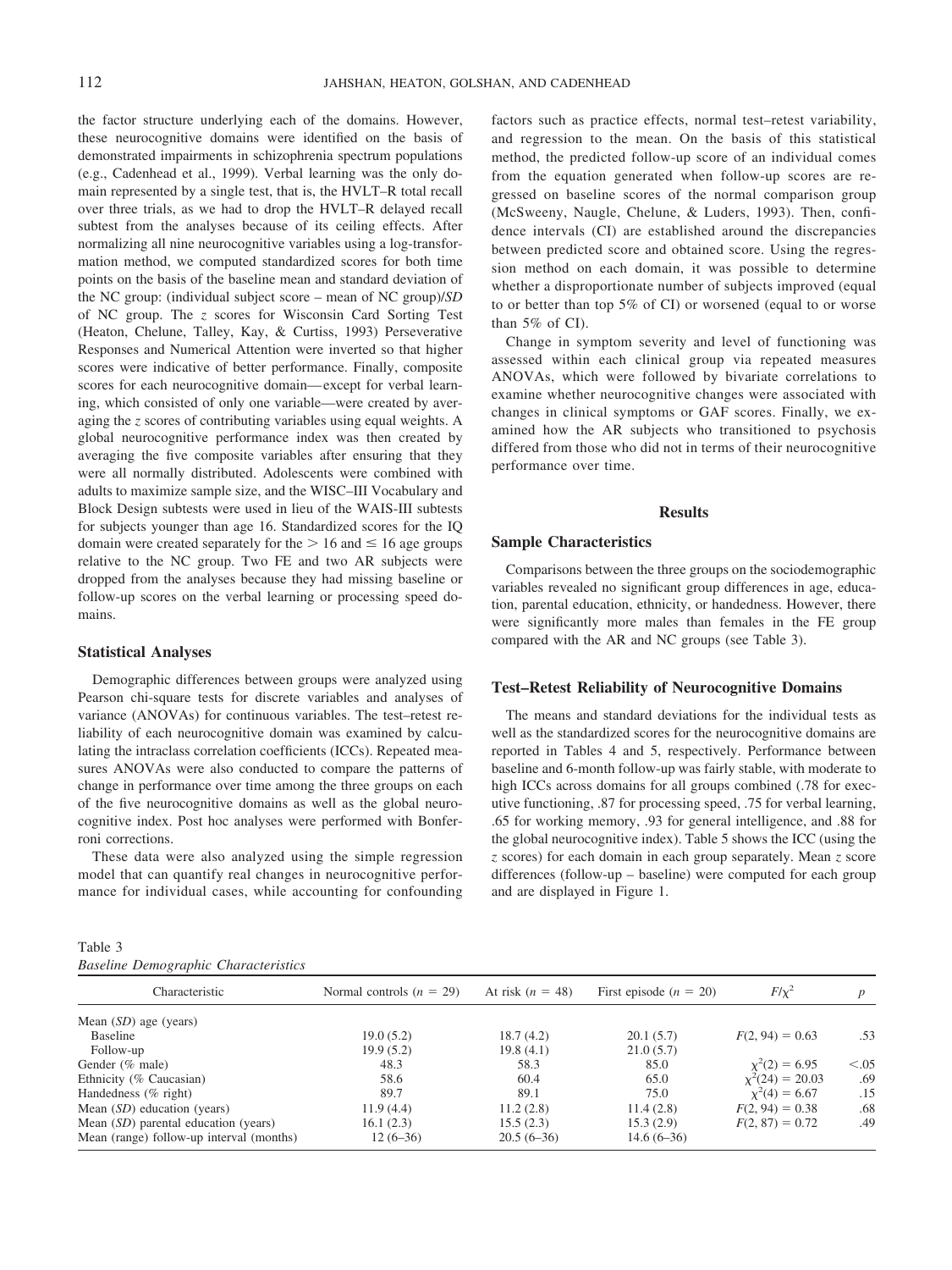|                                   | <b>Baseline</b>  |      | Follow-up        |      |
|-----------------------------------|------------------|------|------------------|------|
| Neurocognitive measure            | $\boldsymbol{M}$ | SD   | $\boldsymbol{M}$ | SD   |
| Normal controls $(n = 29)$        |                  |      |                  |      |
| WCST Perseverative responses      | 7.4              | 3.7  | 5.1              | 2.5  |
| <b>SCWT</b> Interference          | 44.3             | 8.4  | 45.8             | 10.1 |
| Numerical Attention               | 168.8            | 37.3 | 168.4            | 59.0 |
| <b>SCWT Color Naming</b>          | 71.8             | 12.5 | 74.0             | 12.6 |
| HVLT-R Total Recall               | 27.8             | 3.5  | 28.5             | 4.0  |
| WAIS-III Letter-Number Sequencing | 12.2             | 3.4  | 13.0             | 3.2  |
| WMS-III Spatial Span Backwards    | 9.0              | 1.5  | 9.2              | 1.8  |
| WAIS/WISC-III Vocabulary          | 47.5             | 9.4  | 48.9             | 8.4  |
| WAIS/WISC-III Block Design        | 48.6             | 11.8 | 50.9             | 11.3 |
| At risk $(n = 48)$                |                  |      |                  |      |
| WCST Perseverative responses      | 10.4             | 8.1  | 7.5              | 5.4  |
| <b>SCWT</b> Interference          | 43.2             | 11.3 | 45.3             | 10.6 |
| Numerical Attention               | 195.1            | 62.6 | 185.3            | 56.1 |
| <b>SCWT Color Naming</b>          | 68.4             | 11.7 | 70.9             | 11.8 |
| <b>HVLT-R Total Recall</b>        | 26.3             | 4.8  | 27.6             | 5.2  |
| WAIS-III Letter-Number Sequencing | 10.6             | 2.5  | 11.6             | 2.9  |
| WMS-III Spatial Span Backwards    | 8.3              | 2.2  | 8.19             | 2.3  |
| WAIS/WISC-III Vocabulary          | 41.4             | 12.2 | 44.6             | 11.1 |
| WAIS/WISC-III Block Design        | 45.3             | 11.4 | 49.9             | 12.4 |
| First episode $(n = 20)$          |                  |      |                  |      |
| WCST Perseverative responses      | 11.7             | 7.9  | 10.1             | 8.2  |
| <b>SCWT</b> Interference          | 36.6             | 7.9  | 37.4             | 8.2  |
| Numerical Attention               | 220.1            | 95.6 | 208.5            | 84.2 |
| <b>SCWT Color Naming</b>          | 61.4             | 10.2 | 63.4             | 11.1 |
| <b>HVLT-R Total Recall</b>        | 21.8             | 4.5  | 25.6             | 4.4  |
| WAIS-III Letter-Number Sequencing | 10.3             | 2.2  | 10.6             | 2.4  |
| WMS-III Spatial Span Backwards    | 7.6              | 2.0  | 7.8              | 1.9  |
| WAIS/WISC-III Vocabulary          | 36.5             | 9.7  | 39.5             | 10.3 |
| WAIS/WISC-III Block Design        | 41.2             | 13.3 | 45.2             | 14.0 |

Table 4 *Group Means and Standard Deviations for Neurocognitive Measures at Baseline and Follow-Up*

*Note.* WCST = Wisconsin Card Sorting Test; SCWT = Stroop Color and Word Test; NA = Numerical Attention;  $HVLT-R = Hopkins$  Verbal Learning Test—Revised; WAIS–III = Wechsler Adult Intelligence Scale—Third Edition; WISC-III = Wechsler Intelligence Scale for Children—Third Edition; WMS-III = Wechsler Memory Scale—Third Edition.

## **Pattern of Change in Neurocognitive Performance at the Group Level**

The repeated measures ANOVA for the global neurocognitive index showed significant group main effects averaged across time, as well as significant improvement over time averaged across groups, but no significant group by time interactions. On the basis of post hoc comparisons, both the FE ( $p < .001$ ) and AR ( $p = .03$ ) groups performed significantly worse than the NC group in overall neurocognitive functioning. As predicted, the AR group's overall performance over time ( $M = -0.35$ ) fell between the FE ( $M =$  $-0.82$ ) and NC ( $M = 0.11$ ) groups' performance (see Figure 2).

The repeated measures ANOVA across the individual ability domains revealed significant group main effects (averaged across time) in all domains. The FE group performed significantly worse than both the AR ( $p = .046$ ) and NC ( $p = .003$ ) groups in verbal learning. The FE group also performed significantly worse than the NC group in executive functioning ( $p = .002$ ), processing speed  $(p = .03)$ , and general intelligence  $(p = .01)$ . Both the AR  $(p = .03)$ .01) and FE ( $p = .04$ ) groups had a significantly poorer performance in working memory than the NC group. Time effects (averaged across groups) were significant for all domains except working memory (see Table 6).

Group by time interaction was only significant for verbal learning,  $F(1, 90) = 5.25$ ,  $p = .01$ , partial  $\eta^2 = .10$ . Post hoc tests revealed significant differences between the FE group and both the NC ( $p = .01$ ) and AR ( $p = .01$ ) groups. Figure 3 shows that whereas the NC and AR groups remained essentially stable over time in their verbal learning performance, the FE group significantly improved in that domain. Because of group differences in gender distribution, the same analyses were repeated with the addition of gender as a between-subjects variable. There were no significant gender by group, gender by time, or gender by group by time interactions.

Note that all 48 AR subjects, including those who converted to psychosis over time, were included in the analyses reported above. The results did not change when we excluded the 6 converters and performed the same analyses. We also conducted a repeated measures ANOVA, as an exploratory analysis, to compare the subgroup that converted (AR-C,  $n = 6$ ) with the one that did not (AR,  $n = 42$ ) and found a significant group by time interaction in working memory,  $F(1, 44) = 4.09$ ,  $p = .049$ , partial  $\eta^2 = .08$ . Whereas the nonconverters remained stable over time in their working memory performance, the AR-C group significantly deteriorated in that domain (see Figure 3).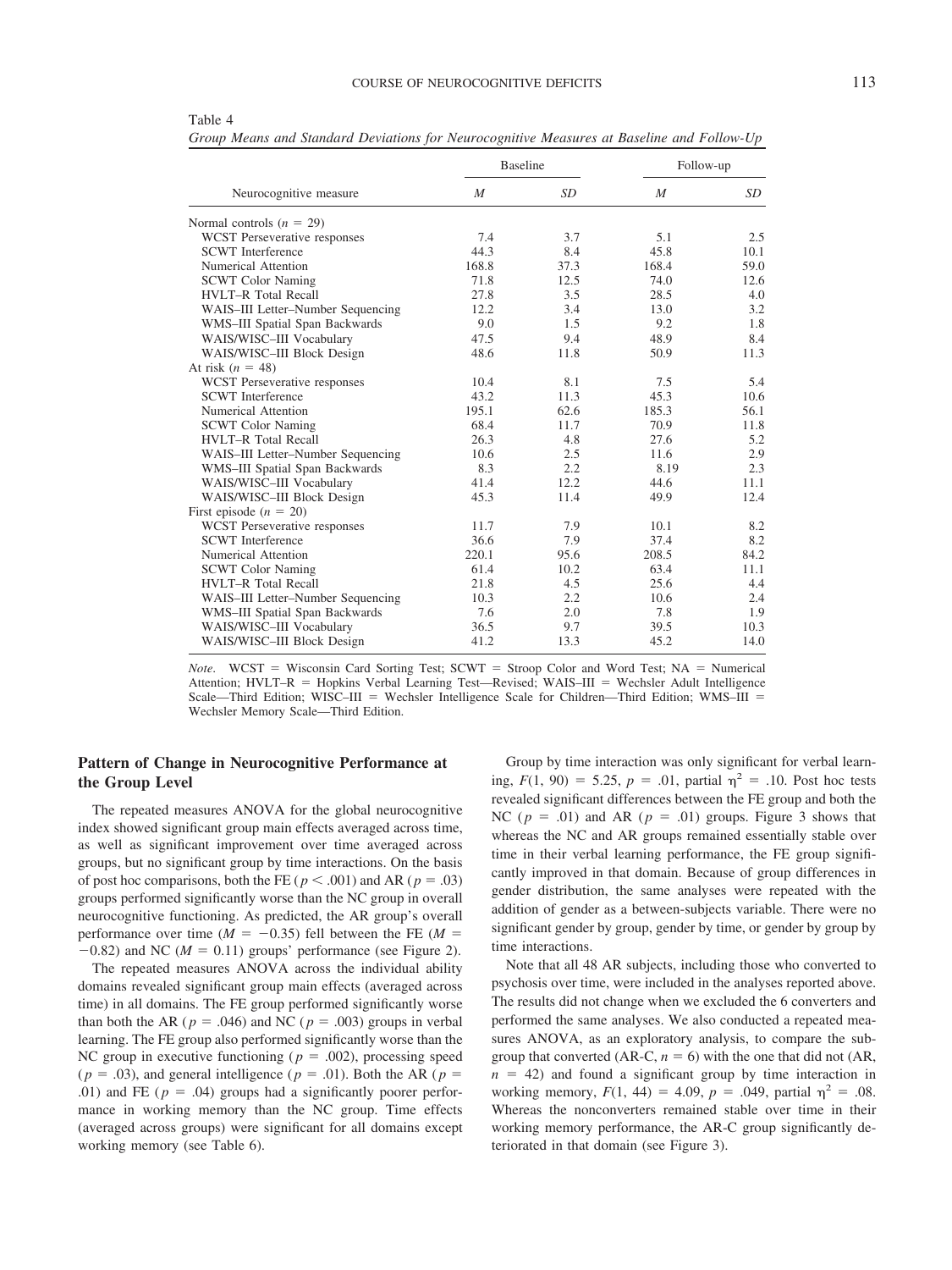|                            |         | <b>Baseline</b> |         | Follow-up |           |  |
|----------------------------|---------|-----------------|---------|-----------|-----------|--|
| Neurocognitive domain      | M       | SD              | M       | SD        | $r_{\rm}$ |  |
| Normal controls $(n = 29)$ |         |                 |         |           |           |  |
| Executive functioning      | $-0.01$ | 0.75            | 0.45    | 0.72      | .75       |  |
| Processing speed           | 0.01    | 0.85            | 0.08    | 1.18      | .85       |  |
| Verbal learning            | 0.02    | 1.01            | 0.19    | 1.13      | .76       |  |
| Working memory             | 0.00    | 0.81            | 0.18    | 0.83      | .87       |  |
| General intelligence       | 0.00    | 0.86            | 0.19    | 0.75      | .95       |  |
| Global index               | 0.00    | 0.65            | 0.22    | 0.63      | .96       |  |
| At risk $(n = 48)$         |         |                 |         |           |           |  |
| Executive functioning      | $-0.39$ | 1.18            | 0.08    | 1.01      | .79       |  |
| Processing speed           | $-0.52$ | 1.15            | $-0.23$ | 1.09      | .89       |  |
| Verbal learning            | $-0.48$ | 1.53            | $-0.16$ | 1.81      | .73       |  |
| Working memory             | $-0.64$ | 1.28            | $-0.56$ | 1.54      | .57       |  |
| General intelligence       | $-0.52$ | 1.03            | $-0.12$ | 0.99      | .90       |  |
| Global index               | $-0.51$ | 0.91            | $-0.20$ | 0.91      | .86       |  |
| First episode $(n = 20)$   |         |                 |         |           |           |  |
| Executive functioning      | $-0.97$ | 1.03            | $-0.49$ | 1.22      | .69       |  |
| Processing speed           | $-0.93$ | 1.31            | $-0.65$ | 1.29      | .81       |  |
| Verbal learning            | $-1.94$ | 1.74            | $-0.54$ | 1.36      | .78       |  |
| Working memory             | $-0.87$ | 0.95            | $-0.48$ | 0.79      | .42       |  |
| General intelligence       | $-1.05$ | 1.26            | $-0.62$ | 1.26      | .94       |  |
| Global index               | $-1.07$ | 0.70            | $-0.56$ | 0.77      | .70       |  |
|                            |         |                 |         |           |           |  |

Table 5 *Standardized Scores on Neurocognitive Domains per Group at Baseline and Follow-Up*

# **Pattern of Change in Neurocognitive Performance at the Individual Level**

Our objective was to go beyond group mean comparisons by assessing meaningful changes in individual patients within each of the AR and FE groups. Given our small sample sizes, those



analyses were conducted in a strictly exploratory manner. To determine for each patient whether the difference between baseline and follow-up domain and total scores represented a meaningful change or a normal variability or fluctuation in performance, we employed a regression-based statistical approach that has been used in neuropsychological research and has been found to have fairly good specificity and sensitivity in detecting change (Heaton et al., 2001b). This prediction approach adjusts for practice effects and regression to the mean with repeated assessment by using



*Figure 1.* Mean *z* score differences (follow-up – baseline) and standard errors for each group. The higher the difference score, the better the performance at follow-up.  $EF$  = executive functioning;  $PS$  = processing speed; VL = verbal learning; WM = working memory;  $IQ = general$ intelligence;  $GNI =$  global neurocognitive index.

*Figure 2.* Overall neurocognitive performance, as measured by the global neurocognitive index, at baseline and follow-up for each group. The bars represent the standard errors.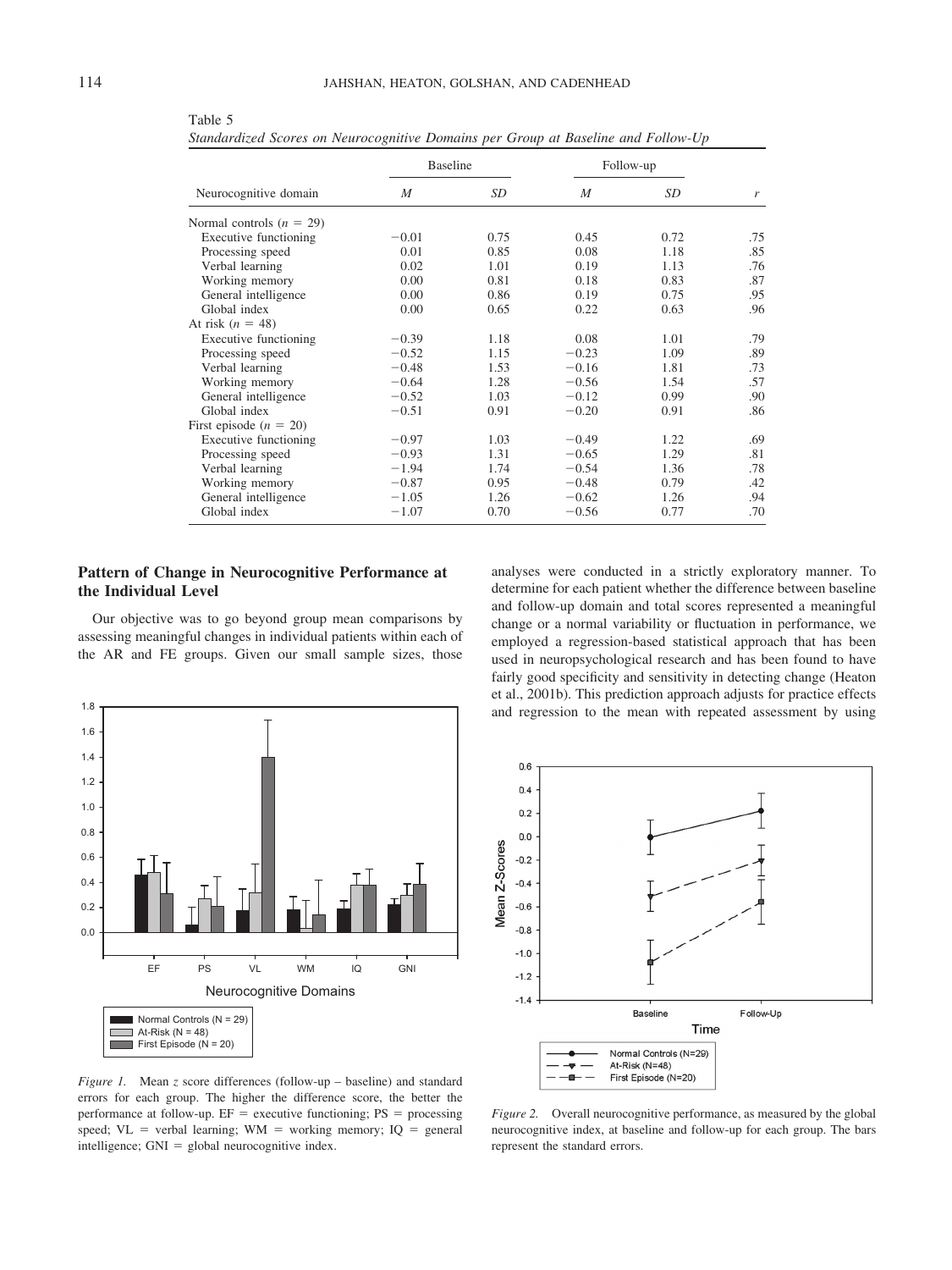| $sum \, \mu$ or the Repeated measures through |          |                  |                  |          |             |                  |
|-----------------------------------------------|----------|------------------|------------------|----------|-------------|------------------|
| Neurocognitive domain                         |          | Group effect     |                  |          | Time effect |                  |
|                                               | F(2, 90) | $\boldsymbol{p}$ | Partial $\eta^2$ | F(1, 90) | p           | Partial $\eta^2$ |
| Executive functioning                         | 6.02     | .004             | .12              | 24.57    | < 0.001     | .21              |
| Processing speed                              | 3.53     | .033             | .07              | 5.86     | .018        | .06              |
| Verbal learning                               | 5.72     | .005             | .11              | 17.66    | < 0.001     | .16              |
| Working memory                                | 5.07     | .008             | .10              | 2.65     | .11         | .03              |
| General intelligence                          | 5.14     | .008             | .10              | 31.35    | < 0.001     | .26              |
| Global index                                  | 8.57     | .001             | .16              | 35.36    | < 0.001     | .28              |

Table 6 *Statistics for the Repeated Measures ANOVA*

linear regression of follow-up scores on baseline scores in the normal comparison group to generate a formula for predicting a follow-up score from any baseline score. Then, it estimates the expected range of follow-up performance on each domain on the basis of a 90% confidence interval. The latter is the predicted score  $+/-$  (1.64  $\times$  *SE*<sub>residual</sub>), where *SE*<sub>residual</sub> is the standard deviation of the residual from the regression equation of the NC group.

On the basis of the results shown in Table 7, a greater proportion of AR subjects than predicted fell outside the confidence interval on the general intelligence domain, showing a trend toward improvement that was not accounted for by practice effects and regression to the mean. Two of the AR subjects who converted to psychosis (AR-C) performed worse than expected over time on the working memory and processing speed domains. As for the FE subjects, a large proportion showed deterioration in working memory, processing speed, executive functioning, and general intelligence. Yet, a high percentage of FE subjects tended to show an



*Figure 3.* Pattern of performance over time and across domains for each group, including the subgroup of at-risk subjects who converted to psychosis and the one that did not.  $EF =$  executive functioning;  $PS =$ processing speed;  $VL$  = verbal learning;  $WM$  = working memory;  $IQ$  = general intelligence; GNI = global neurocognitive index;  $1 =$  baseline;  $2 =$  follow-up. The bars represent the standard errors.

improvement in the verbal learning domain above what would be expected on the basis of practice, which is consistent with the interaction effect obtained through the repeated measures ANOVA.

# **Associations Between Change in Neurocognitive Performance and Clinical and Social Functioning Change**

Repeated measures ANOVA showed significant improvements in symptom rating measures (BPRS, SAPS, SANS) and GAF scores in both patient groups. The AR subjects significantly improved in all their SIPS ratings (see Table 8).

To determine whether the changes observed in neurocognitive performance were related to changes in functional outcomes, we created difference scores for the neurocognitive, clinical, and functioning variables and performed Pearson's correlations between those difference scores within each patient group. Improvement in the global neurocognitive index was associated with improvement in SIPS positive symptoms in the AR group ( $r = -.36$ ,  $p = .02$ ) and GAF in the FE group  $(r = .34)$ , although the latter correlation was not statistically significant ( $p = .15$ ). There were additional modest but nonsignificant correlations between the verbal learning improvement in the FE group and improvement in BPRS  $(r =$  $-.32$ ) and SAPS ( $r = -.38$ ).

#### **Discussion**

Our study is among the first to examine the course of neurocognitive functioning in the putative prodrome and first episode of schizophrenia using a matched normal comparison group to control for practice effects. The groups were comparable with respect to age, ethnicity, handedness, education, and parental education, although there was a higher proportion of males in the FE group. Neurocognitive functioning was found to be relatively stable in all groups, with moderate practice effects and moderate to high test– retest correlations across domains. The repeated measures ANOVA showed significant group and time main effects for the global neurocognitive index. The AR group's overall performance fell between the NC and FE groups' performance. There were significant group differences in all individual ability domains, significant time effects for executive functioning, processing speed, verbal learning, and general intelligence, as well as a significant group by time interaction for verbal learning. The FE group demonstrated a significant improvement in the verbal learning domain over the test– retest interval. The addition of gender as a grouping variable did not change the results.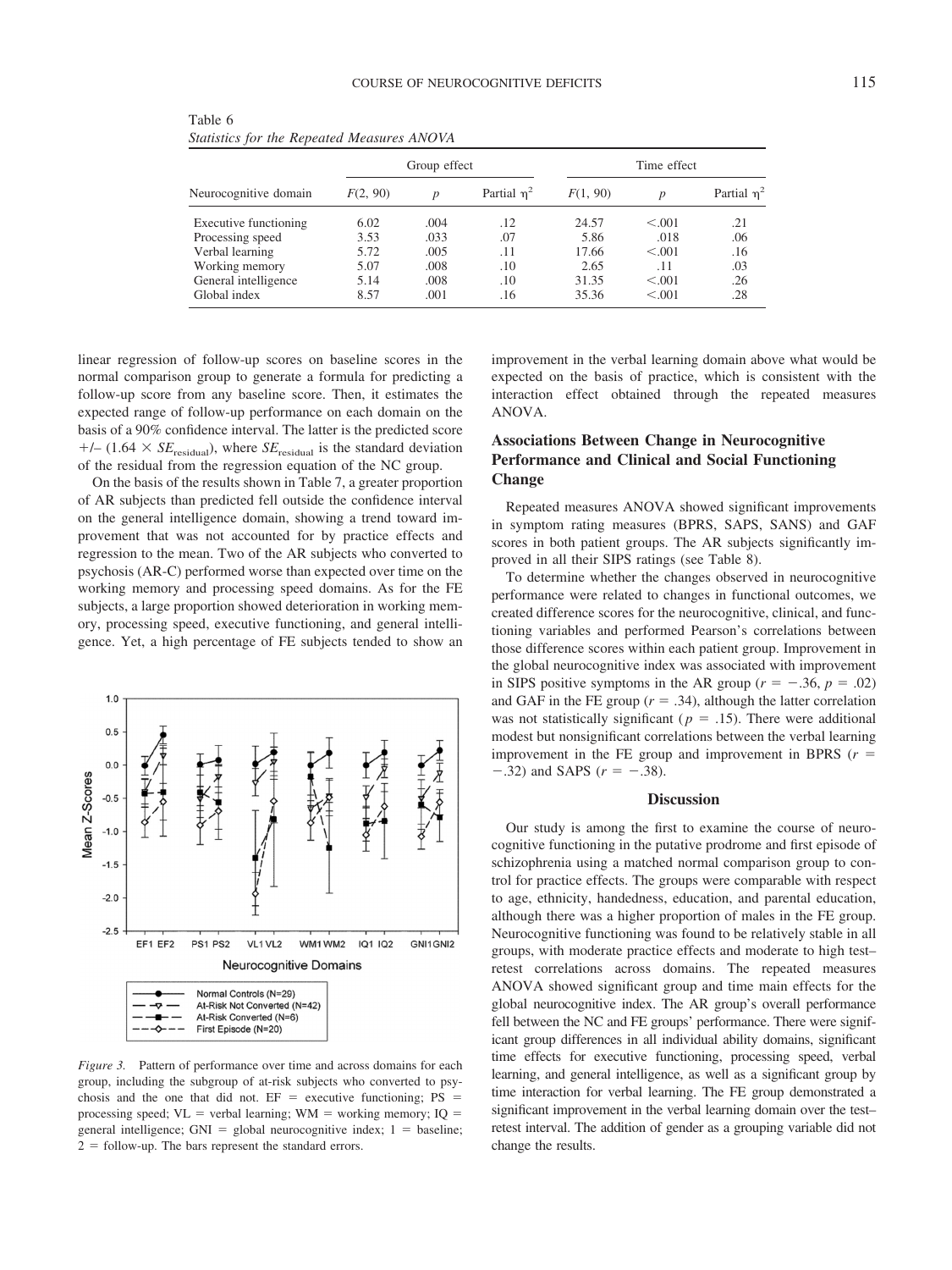|                       |               | Better than 90% CI |               |               | Worse than 90% CI |               |
|-----------------------|---------------|--------------------|---------------|---------------|-------------------|---------------|
| Neurocognitive domain | $AR (n = 42)$ | AR-C $(n = 6)$     | FE $(n = 20)$ | $AR (n = 42)$ | AR-C $(n = 6)$    | FE $(n = 20)$ |
| Executive functioning | 2.4           | 0.0                | 5.0           | 2.4           | 16.7              | 20.0          |
| Processing speed      | 7.1           | 0.0                | 5.3           | 2.4           | 33.3              | 21.1          |
| Verbal learning       | 7.5           | 0.0                | 31.6          | 7.5           | 16.7              | 5.3           |
| Working memory        | 11.9          | 0.0                | 5.0           | 16.7          | 33.3              | 20.0          |
| General intelligence  | 21.4          | 16.7               | 10.0          | 9.5           | 16.7              | 20.0          |
| Global index          | 2.4           | 0.0                | 0.0           | 2.4           | 16.7              | 10.0          |

| Table 7                                                                   |  |  |  |
|---------------------------------------------------------------------------|--|--|--|
| Test-Retest Changes (in Percentages) Based on the Simple Regression Model |  |  |  |

*Note*. AR = at risk not converted; AR-C = at risk converted; FE = first episode. Predicted score = intercept + (unstandardized regression coefficient  $\times$ baseline score); 90% CI (confidence interval) = predicted score  $+/-$  (1.64  $\times$  *SE*<sub>residual</sub>); *SE*<sub>residual</sub> = standard deviation of residual from regression equation of normal comparison group; equations: CI = .31 + (.58  $\times$  baseline) +/- 1.29 for executive functioning; CI = .15 + (.75  $\times$  baseline) +/- 1.05 for processing speed; CI = .18 + (.69  $\times$  baseline) +/- 1.45 for verbal learning; CI = .18 + (.79  $\times$  baseline) +/- .85 for working memory; CI = .19 + (.81  $\times$ baseline)  $+/-$  .48 for general intelligence; CI = .17 + (.75  $\times$  baseline)  $+/-$  .98 for global index.

For each individual subject, we determined whether the observed fluctuations represented meaningful changes or normal variability in performance. After adjusting for both practice effects and regression to the mean using the simple regression model, a higher than expected percentage of AR subjects showed a real improvement in general intelligence. Moreover, a sizable proportion of the FE group demonstrated improvement in verbal learning above and beyond practice effects. Although there was no statistically significant decline over time in any of the domains (based on the analyses conducted at the group level), some of the AR subjects who later converted to psychosis showed deterioration in working memory and processing speed. Similarly, a higher than expected number of FE subjects fell outside the expected distribution in the working memory, processing speed, executive functioning, and general intelligence domains, showing a trend toward worsening despite overall improvement in clinical symptoms and social functioning.

Although these results need replication with larger sample sizes, they suggest that cognitive functions do not follow a unidimensional trajectory in schizophrenia, but rather vary by cognitive domain and position in the course of the illness. This multidimensional picture raises the possibility of more specific treatment targets in the future. For instance, cognitive remediation therapy might be effective in slowing down the declines in working memory and executive functioning during the early stages of schizophrenia (Demily & Franck, 2008). Processing speed could also be amenable to cognitive remediation strategies even before the onset of psychosis (Sartory, Zorn, Groetzinger, & Windgassen, 2005).

Whereas the neuropsychological deficits tend to be fairly stable in chronic schizophrenia (e.g., Harvey et al., 2005; Heaton et al., 2001a), our findings suggest that there may be more changes during the prodromal period and right after the illness sets in. Furthermore, those early changes in overall neurocognitive functioning seem to occur in tandem with changes in positive symptom severity in the AR group. The substantial improvement in clinical symptoms and GAF scores over time in the AR group highlights that the at-risk state can be transient in many young people and that cognitive changes may be difficult to detect in this context. In

| ۹. | ۱ |
|----|---|
|----|---|

| Clinical and Social Functioning Ratings at Baseline and Follow-Up |  |  |  |  |
|-------------------------------------------------------------------|--|--|--|--|
|-------------------------------------------------------------------|--|--|--|--|

| Rating                   | Baseline mean (SD) | Follow-up mean $(SD)$ | $F^{\rm a}$ | $\boldsymbol{p}$ |
|--------------------------|--------------------|-----------------------|-------------|------------------|
| At risk $(n = 48)$       |                    |                       |             |                  |
| GAF-M                    | 52.1(9.6)          | 61.2(10.9)            | 23.75       | < 0.001          |
| <b>BPRS</b>              | 15.6(5.9)          | 9.6(7.4)              | 27.79       | < 0.001          |
| <b>SAPS</b>              | 5.4(3.1)           | 2.9(2.8)              | 28.41       | < 0.001          |
| <b>SANS</b>              | 6.2(3.9)           | 4.5(3.9)              | 10.01       | .003             |
| SIPS total               | 34.3(15.1)         | 16.1(12.3)            | 30.41       | < 0.001          |
| SIPS positive            | 10.8(5.0)          | 3.8(3.9)              | 27.54       | < 0.001          |
| SIPS disorganized        | 6.2(4.0)           | 3.5(3.5)              | 24.32       | < 0.001          |
| SIPS negative            | 10.9(6.9)          | 6.1(5.6)              | 26.67       | < 0.001          |
| SIPS general             | 6.5(4.3)           | 2.7(3.3)              | 23.10       | < 0.001          |
| First episode $(n = 20)$ |                    |                       |             |                  |
| GAF-M                    | 42.5(9.5)          | 51.7(7.6)             | 17.55       | .001             |
| <b>BPRS</b>              | 20.4(7.2)          | 11.7(6.8)             | 19.78       | < 0.001          |
| <b>SAPS</b>              | 8.6(4.6)           | 5.2(3.7)              | 8.53        | .009             |
| <b>SANS</b>              | 9.1(4.7)           | 6.4(4.3)              | 9.86        | .005             |

*Note.* GAF-M = Modified Global Assessment of Functioning; BPRS = Brief Psychiatric Rating Scale;  $SAPS = Scale$  for the Assessment of Positive Symptoms;  $SANS = Scale$  for the Assessment of Negative Symptoms; SIPS = Structured Interview for Prodromal Syndromes.<br><sup>a</sup> Degrees of freedom for *F* statistics for at-risk group = 1, 47; for first-episode group = 1, 19.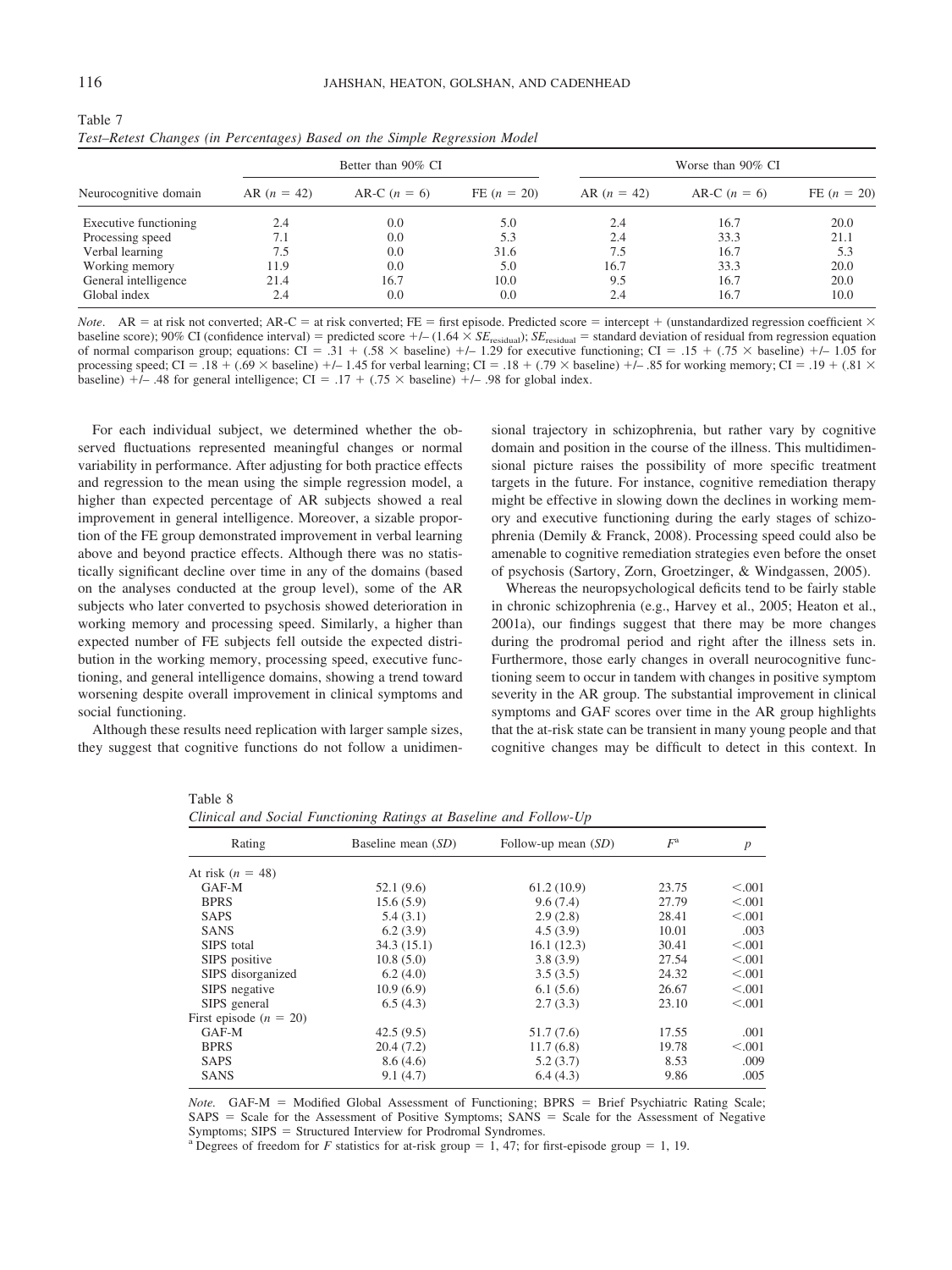contrast to investigations showing a decline in IQ prior to the onset of illness (Gochman et al., 2005), a significant proportion of AR subjects demonstrated an improvement in general intelligence over the 6-month follow-up, even after accounting for practice effects and regression to the mean. Given that our patients are treatment seeking, their baseline performance might have been very poor to start with. Although ascertainment bias tends to be more of an issue at baseline than with respect to change over time, it is possible that this factor might have contributed to the neuropsychological gains in the AR group.

Another important finding is that the FE group showed a considerable improvement in verbal learning despite the fact that we employed alternative forms of the HVLT–R as well as norms for change based on the regression model. The improvement in global cognition and verbal learning in the FE group was associated with an amelioration in functioning and clinical symptomatology, respectively. However, those correlations did not reach statistical significance because of the rather small sample size. Our results are inconsistent with those from the study by Hoff et al. (1999) in which verbal memory showed significantly less improvement in first-episode patients over time relative to that of comparison subjects. In the future, it may help to rule out statistical artifact by comparing this group's pattern of performance over time with that of a group of chronic schizophrenia patients with similar baseline levels of performance on verbal learning. However, we believe that regression to the mean is an unlikely explanation for this finding given that the FE group did not show remarkably large improvements in executive functioning, processing speed, and general intelligence, three domains on which they were substantially worse at baseline.

It is important to note that subjects with poor baseline performance tended to have greater variation over time than initial high scorers and showed more improvement consistent with regression to the mean. Thus, confidence intervals might need to be adjusted for different levels of baseline test performance (e.g., longer width for those who perform poorly at baseline; Temkin, Heaton, Grant, & Dikmen, 1999). Alternatively, more complex models that take into account baseline level of IQ or education can be used, despite the fact that Goldberg et al. (2007) found no evidence that reading level, gender, and age are significant predictors of the magnitude of cognitive gain in first-episode schizophrenia patients. Also, it is uncertain whether norms for change, no matter what statistical model they are based on, can generalize from nonclinical to clinical groups. Therefore, future research will benefit from improving the available normative standards for quantifying real changes in neurocognitive performance for individual cases, while accounting for potentially confounding factors such as practice effects, test–retest reliability issues, and regression to the mean.

There is evidence to suggest that the emergence of schizophrenia is associated with central nervous system synaptic pruning and a dynamic wave of tissue loss (Rapoport, Addington, Frangou, & Psych, 2005). Children and adolescents with schizophrenia show an acceleration of gray matter loss, starting in parietal cortices and spreading to include temporal and frontal lobe structures as the disease progresses (Jacobsen et al., 1998; Thompson et al., 2001). This pathological process likely predates the onset of frank symptoms (Pantelis et al., 2003), and could help explain the working memory decline detected in a large number of AR and FE subjects. Longitudinal brain imaging studies using the same neurocognitive domains and with comparison groups similar to ours may provide insight into the biological mechanisms underlying the changes we detected.

Certain limitations of this study—namely, its naturalistic design, single follow-up over a relatively short period, and modest sample sizes, including the control group—require special consideration. Although longer range studies with larger samples are clearly needed, these limitations should be viewed with the fact that longitudinal assessment in such hard-to-recruit samples is quite challenging and large studies of this type are currently lacking. Progress in this area, therefore, requires incremental contributions of progressively longer term multisite studies, which should be able to determine, for instance, whether those patients who initially show neurocognitive changes stabilize with time or fluctuate back toward their own mean. Perhaps a more serious caveat of the study design was its lack of control over treatment effects that likely confounded our results given that more than two thirds of the FE sample and about one fifth of the AR sample were using antipsychotic medications at baseline. In fact, the medicated AR subjects were the poorer functioning ones, whereas the FE subjects who were not compliant with their medications had significantly more severe negative symptoms and tended to be older. On one hand, the possible contribution of treatment to the performance gains above and beyond practice effects in some domains cannot be logically excluded. However, a recent randomized clinical trial by Goldberg et al. (2007) demonstrated that the rates of improvement across most neurocognitive domains in first-episode schizophrenia patients on either risperidone or olanzapine did not exceed the practice effects in healthy controls. Moreover, this study found small differential medication effects and no significant associations between the magnitude of cognitive change scores and medication dose. On the other hand, the deterioration in working memory performance in some of our FE patients, as well as the AR patients who converted, might have been due to the initiation of treatment with atypical antipsychotic agents (Reilly, Harris, Keshavan, & Sweeney, 2006). Testing the effect of treatment on change in neurocognitive performance in this highly unstable period was not feasible given that patients had various acuteness levels and had been on antipsychotics for different lengths of time (days to months). Yet, when we included treatment as another grouping factor in the analyses, we found no significant treatment by group by time interaction. As McGorry, Yung, Bechdolf, and Amminger (2008) highlighted, early psychosis researchers have often allowed treatment to vary widely in their studies, minimizing this major weakness of the naturalistic design. Therefore, large samples and randomized controlled trials are needed to carefully assess treatment effects on the progression or amelioration of neurocognitive impairments in the prodrome and first episode of schizophrenia, as well as the relationship to outcome measures such as psychotic conversion.

Preliminary inspection of our few AR subjects who transitioned to psychosis revealed that they had the most drastic decline in working memory and processing speed. Given that there is scant research in this area, those findings are important to report, although the small sample size of our converted group did not allow us to determine whether a worsening in the aforementioned domains represents a true predictor of psychotic conversion. Yet, among the five neurocognitive domains we studied, change in working memory and processing speed performance stands out as a possible risk factor that could be added to the risk prediction algorithm developed by the North American Prodromal Longitudinal Studies consortium (Cannon et al.,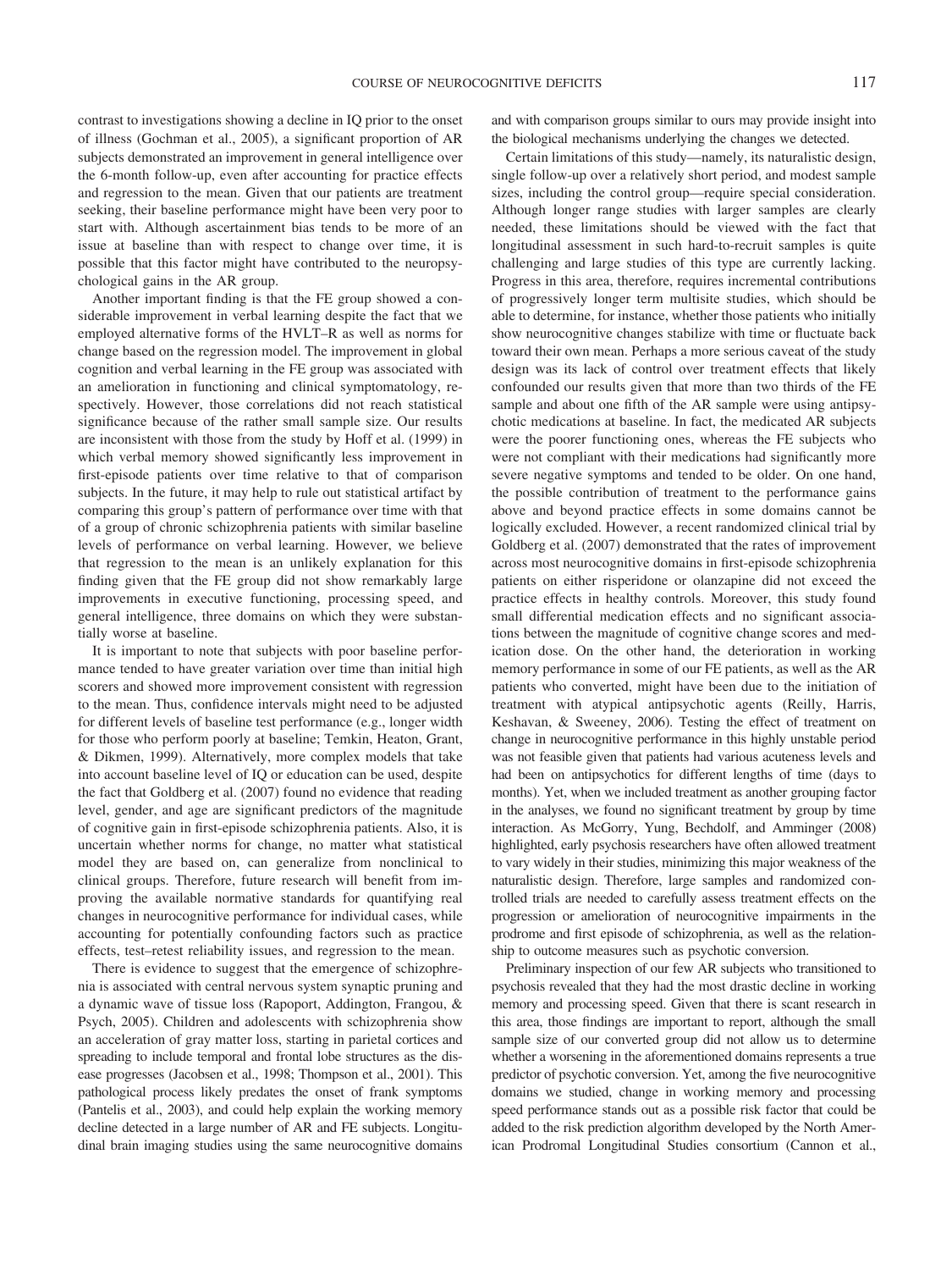2008). It would be useful to explore the extent to which deterioration in those aspects of neurocognitive functioning improves sensitivity and predictive accuracy relative to other known risk factors of conversion to psychosis, such as functional decline, severity of subsyndromal psychotic symptoms (Haroun et al., 2006), and cannabis abuse (Kristensen & Cadenhead, 2007). It is surprising that the group that developed psychosis had a similar or slightly better level of performance in the processing speed and working memory domains at baseline, relative to the AR group that did not convert. This underscores the importance of examining change over time as well as the advantage of longitudinal designs over cross-sectional ones. One caveat is that five of the six converters transitioned to psychosis after the 6-month follow-up period (i.e., at 10, 12, or 18 months), and we did not have 18-month follow-up data on all the AR subjects who participated in the study. Given the relatively brief length of followup, the as-yet-unknown term limit on "at-risk" status, and the treatment confound inherent to a naturalistic design, we cannot consider the subjects who did not convert to psychosis over the 6-month follow-up "false positives," as we expect that additional subjects might have converted if they were followed beyond the study duration. Future research examining the patterns of change in neurocognition in larger at-risk samples and over longer follow-up periods will help better characterize the converters from those who do not transition to psychosis or who develop a psychological disorder other than schizophrenia. Whereas the latter group might improve in their staterelated deficits with time, the true "prodromal" individuals may be more likely to stay stable or show deterioration in their preexisting cognitive weaknesses.

#### **References**

- Addington, J., Saeedi, H., & Addington, D. (2005). The course of cognitive functioning in first episode psychosis: Changes over time and impact on outcome. *Schizophrenia Research, 78,* 35– 43.
- Albus, M., Hubmann, W., Mohr, F., Hecht, S., Hinterberger-Weber, P., Seitz, N., et al. (2006). Neurocognitive functioning in patients with first-episode schizophrenia: Results of a prospective 5-year follow-up study. *European Archives of Psychiatry and Clinical Neuroscience, 256,*  $442 - 451$
- Ando, J., Ono, Y., & Wright, M. J. (2001). Genetic structure of spatial and verbal working memory. *Behavior Genetics*, 31, 615-624.
- Andreasen, N. C., Endicott, J., Spitzer, R. L., & Winokur, G. (1977). The family history method using diagnostic criteria: Reliability and validity. *Archives of General Psychiatry, 34,* 1229 –1235.
- Ballon, J. S., Kaur, T., Marks, I. I., & Cadenhead, K. S. (2007). Social functioning in young people at risk for schizophrenia. *Psychiatry Research, 151,* 29 –35.
- Benedict, R. H., & Zgaljardic, D. J. (1998). Practice effects during repeated administrations of memory tests with and without alternate forms. *Journal of Clinical and Experimental Neuropsychology, 20,* 339 –352.
- Bilder, R. M., Reiter, G., Bates, J., Lencz, T., Szeszko, P., Goldman, R. S., et al. (2006). Cognitive development in schizophrenia: Follow-back from the first episode. *Journal of Clinical and Experimental Neuropsychology, 28,* 270 –282.
- Brewer, W. J., Francey, S. M., Wood, S. J., Jackson, H. J., Pantelis, C., Phillips, L. J., et al. (2005). Memory impairments identified in people at ultra-high risk for psychosis who later develop first-episode psychosis. *American Journal of Psychiatry, 162,* 71–78.
- Cadenhead, K. S. (2002). Vulnerability markers in the schizophrenia spectrum: Implications for phenomenology, genetics, and the identification of the schizophrenia prodrome. *Psychiatric Clinics of North America, 25,* 837– 853.
- Cadenhead, K. S., Perry, W., Shafer, K., & Braff, D. L. (1999). Cognitive functions in schizotypal personality disordered subjects. *Schizophrenia Research, 37,* 123–132.
- Cannon, T. D., Cadenhead, K., Cornblatt, B., Woods, S. W., Addington, J., Walker, E., et al. (2008). Prediction of psychosis in youth at high clinical risk: A multi-site longitudinal study in North America. *Archives of General Psychiatry, 65,* 28 –37.
- Cannon, T. D., Zorrilla, L. E., Shtasel, D., Gur, R. E., Gur, R. C., Marco, E. J., et al. (1994). Neuropsychological functioning in siblings discordant for schizophrenia and healthy volunteers. *Archives of General Psychiatry, 51,* 651– 661.
- Censits, D. M., Ragland, D., Gur, R. C., & Gur, R. E. (1997). Neuropsychological evidence supporting a neurodevelopmental model of schizophrenia: A longitudinal study. *Schizophrenia Research, 24,* 289 –298.
- Chambers, W. J., Puig-Antich, J., Hirsch, M., Paez, P., Ambrosini, P. J., Tabrizi, M. A., et al. (1985). The assessment of affective disorders in children and adolescents by semistructured interview. Test–retest reliability of the Schedule for Affective Disorders and Schizophrenia for School-Age Children, Present Episode Version. *Archives of General Psychiatry, 42,* 696 –702.
- Cosway, R., Byrne, M., Clafferty, R., Hodges, A., Grant, E., Abukmeil, S. S., et al. (2000). Neuropsychological change in young people at high risk for schizophrenia: Results from the first two neuropsychological assessments of the Edinburgh High Risk Study. *Psychological Medicine, 30,* 1111–1121.
- Demily, C., & Franck, N. (2008). Cognitive remediation: A promising tool for the treatment of schizophrenia. *Expert Review of Neurotherapeutics, 8,* 1029 –1036.
- Eastvold, A. D., Heaton, R. K., & Cadenhead, K. S. (2007). Neurocognitive deficits in the (putative) prodrome and first episode psychosis. *Schizophrenia Research, 93,* 266 –277.
- Faraone, S. V., Seidman, L. J., Kremen, W. S., Toomey, R., Pepple, J. R., & Tsuang, M. T. (1999). Neuropsychological functioning among the nonpsychotic relatives of schizophrenic patients: A 4-year follow-up study. *Journal of Abnormal Psychology, 108,* 176 –181.
- First, M. B., Gibbon, M., Spitzer, R. L., & Williams, J. B. W. (1996). *User's guide for the Structured Clinical Interview for DSM–IV Axis I Disorders—Research Version (SCID-I): Version 2.0.* Washington, DC: American Psychiatric Press.
- Franklin, G. M., Heaton, R. K., Nelson, L. M., Filley, C. M., & Seibert, C. (1988). Correlation of neuropsychological and MRI findings in chronic/ progressive multiple sclerosis. *Neurology, 38,* 1826 –1829.
- Gochman, P. A., Greenstein, D., Sporn, A., Gogtay, N., Keller, B., Shaw, P., et al. (2005). IQ stabilization in childhood-onset schizophrenia. *Schizophrenia Research, 77,* 271–277.
- Gold, S., Arndt, S., Nopoulos, P., O'Leary, D. S., & Andreasen, N. C. (1999). Longitudinal study of cognitive function in first-episode and recent-onset schizophrenia. *American Journal of Psychiatry, 156,* 1342– 1348.
- Goldberg, T. E., Goldman, R. S., Burdick, K. E., Malhotra, A. K., Lencz, T., Patel, R. C., et al. (2007). Cognitive improvement after treatment with second-generation antipsychotic medications in first-episode schizophrenia. Is it a practice effect? *Archives of General Psychiatry, 64,* 1115–1122.
- Golden, C. J. (1978). *Stroop Color and Word Test.* Chicago: Stoelting.
- Greenwood, T. A., Braff, D. L., Light, G. A., Cadenhead, K. S., Calkins, M. E., Dobie, D. J., et al. (2007). Initial heritability analyses of endophenotypic measures for schizophrenia: The Consortium on the Genetics of Schizophrenia. *Archives of General Psychiatry, 64,* 1242–1250.
- Hall, R. C., & Parks, J. (1995). The Modified Global Assessment of Functioning Scale: Addendum. *Psychosomatics*, 36, 416-417.
- Haroun, N., Dunn, L., Haroun, A., & Cadenhead, K. S. (2006). Risk and protection in prodromal schizophrenia: Ethical implications for clinical practice and future research. *Schizophrenia Bulletin, 32,* 166 –178.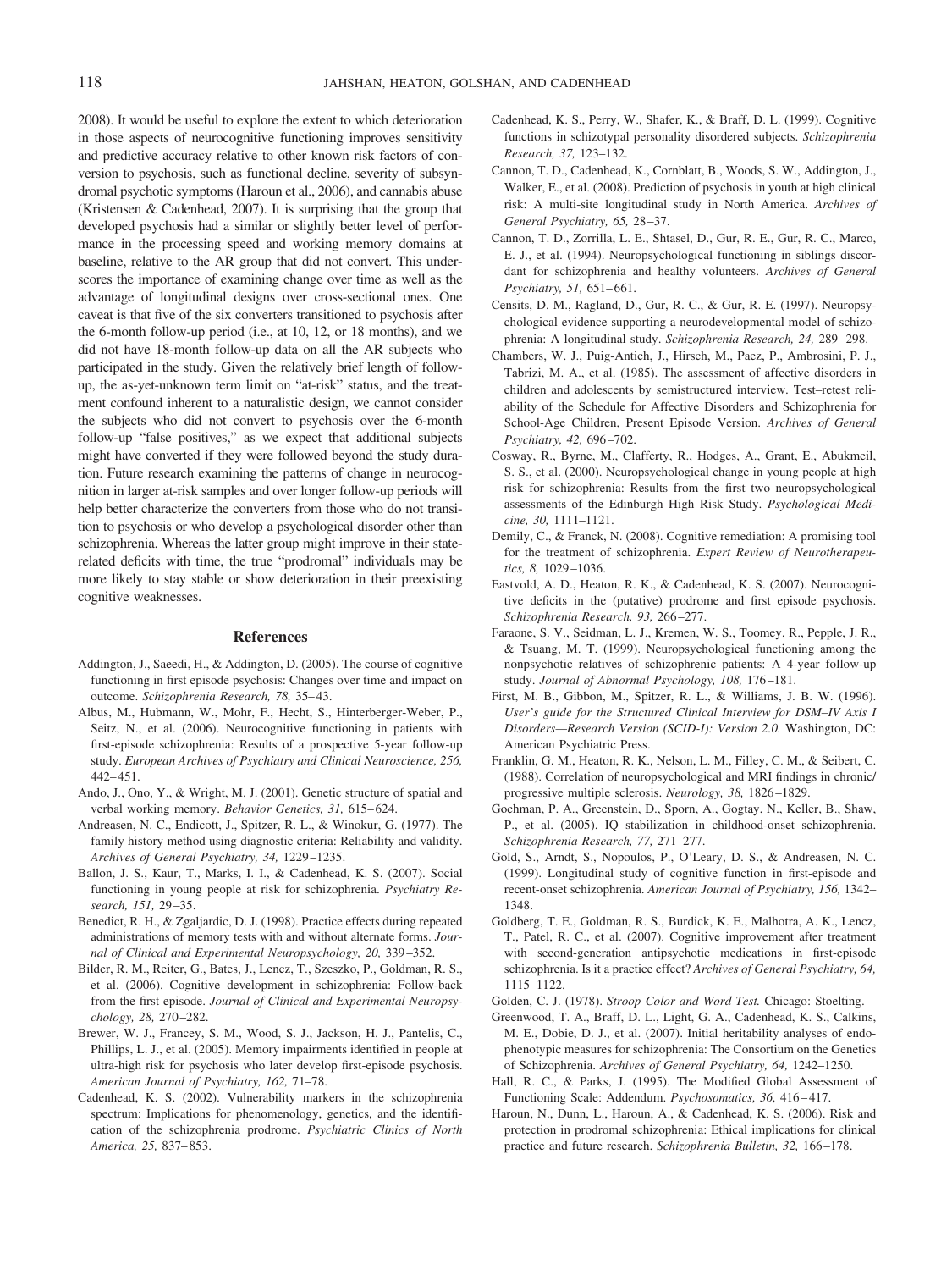- Harvey, P. D., Palmer, B. W., Heaton, R. K., Mohamed, S., Kennedy, J., & Brickman, A. (2005). Stability of cognitive performance in older patients with schizophrenia: An 8-week test–retest study. *American Journal of Psychiatry, 162, 110-117.*
- Hawkins, K. A., Addington, J., Keefe, R. S., Christensen, B., Perkins, D. O., Zipurksy, R., et al. (2004). Neuropsychological status of subjects at high risk for a first episode of psychosis. *Schizophrenia Research, 67,* 115–122.
- Heaton, R. K., Chelune, G. J., Talley, J. L., Kay, G. G., & Curtiss, G. (1993). *Wisconsin Card Sorting Test manual.* Odessa, FL: Psychological Assessment Resources.
- Heaton, R. K., Gladsjo, J. A., Palmer, B. W., Kuck, J., Marcotte, T. D., & Jeste, D. V. (2001a). Stability and course of neuropsychological deficits in schizophrenia. *Archives of General Psychiatry, 58,* 24 –32.
- Heaton, R. K., Temkin, N., Dikmen, S., Avitable, N., Taylor, M. J., Marcotte, T. D., et al. (2001b). Detecting change: A comparison of three neuropsychological methods, using normal and clinical samples. *Archives of Clinical Neuropsychology, 16,* 75–91.
- Heinrichs, R., & Zakanis, K. (1998). Neurocognitive deficit in schizophrenia: A quantitative review of the evidence. *Neuropsychology, 12,* 426 – 445.
- Hoff, A. L., Sakuma, M., Wieneke, M., Horon, R., Kushner, M., & DeLisi, L. E. (1999). Longitudinal neuropsychological follow-up study of patients with first-episode schizophrenia. *American Journal of Psychiatry, 156,* 1336 –1341.
- Hoff, A. L., Svetina, C., Shields, G., Stewart, J., & DeLisi, L. E. (2005). Ten year longitudinal study of neuropsychological functioning subsequent to a first episode of schizophrenia. *Schizophrenia Research, 78,* 27–34.
- Jacobsen, L. K., Giedd, J. N., Castellanos, F. X., Vaituzis, A. C., Hamburger, S. D., Kumra, S., et al. (1998). Progressive reduction of temporal lobe structures in childhood-onset schizophrenia. *American Journal of Psychiatry, 155,* 678 – 685.
- Joyce, E. M., Hutton, S. B., Mutsatsa, S. H., & Barnes, T. R. E. (2005). Cognitive heterogeneity in first-episode schizophrenia. *British Journal of Psychiatry, 187,* 516 –522.
- Keefe, R. S., Perkins, D. O., Gu, H., Zipursky, R. B., Christensen, B. K., & Lieberman, J. A. (2006). A longitudinal study of neurocognitive function in individuals at-risk for psychosis. *Schizophrenia Research, 88,* 26 –35.
- Kristensen, K., & Cadenhead, K. S. (2007). Cannabis abuse and risk for psychosis in a prodromal sample. *Psychiatry Research, 151,* 151– 154.
- Lencz, T., Smith, C. W., McLaughlin, D., Auther, A., Nakayama, E., Hovey, L., et al. (2006). Generalized and specific neurocognitive deficits in prodromal schizophrenia. *Biological Psychiatry, 59,* 863– 871.
- McGorry, P. D., Yung, A. R., Bechdolf, A., & Amminger, P. (2008). Back to the future: Predicting and reshaping the course of psychotic disorder. *Archives of General Psychiatry, 65,* 25–27.
- McSweeny, A. J., Naugle, R. I., Chelune, G. J., & Luders, H. (1993). "*T* scores for change": An illustration of a regression approach to depicting change in clinical neuropsychology. *Clinical Neuropsychologist, 7,*  $300 - 312$
- Miller, T. J., McGlashan, T. H., Rosen, J. L., Cadenhead, K., Cannon, T., Ventura, J., et al. (2003). Prodromal assessment with the Structured Interview for Prodromal Syndromes and the Scale of Prodromal Symptoms: Predictive validity, interrater reliability, and training to reliability. *Schizophrenia Bulletin, 29,* 703–715.
- Niendam, T. A., Bearden, C. E., Zinberg, J., Johnson, J. K., O'Brien, M., & Cannon, T. D. (2007). The course of neurocognitive and social functioning in individuals at ultra high risk for psychosis. *Schizophrenia Bulletin, 33,* 772–781.
- Nopoulos, P., Flashman, L., Flaum, M., Arndt, S., & Andreasen, N. (1994). Stability of cognitive functioning early in the course of schizophrenia. *Schizophrenia Research, 14,* 29 –37.
- Olsen, K. A., & Rosenbaum, B. (2006). Prospective investigations of the prodromal state of schizophrenia: Review of studies. *Acta Psychiatrica Scandinavica, 113,* 247–272.
- Pantelis, C., Velakoulis, D., McGorry, P. D., Wood, S. J., Suckling, J., Phillips, L. J., et al. (2003). Neuroanatomical abnormalities before and after onset of psychosis: A cross-sectional and longitudinal MRI comparison. *Lancet, 361,* 281–288.
- Pfohl, B., Blum, N., & Zimmerman, M. (1995). *The Structured Interview for DSM–IV Personality (SIDP-IV)*. Iowa City: Department of Psychiatry, University of Iowa.
- Posthuma, D., Mulder, E. J., Boomsma, D. I., & de Geus, E. J. (2002). Genetic analysis of IQ, processing speed and stimulus-response incongruency effects. *Biological Psychology, 61,* 157–182.
- Pukrop, R., Ruhrmann, S., Schultze-Lutter, F., Bechdolf, A., Brockhaus-Dumke, A., & Klosterkotter, J. (2007). Neurocognitive indicators for a conversion to psychosis: Comparison of patients in a potentially initial prodromal state who did or did not convert to a psychosis. *Schizophrenia Research, 92,* 116 –125.
- Rapoport, J. L., Addington, A. M., Frangou, S., & Psych, M. R. (2005). The neurodevelopmental model of schizophrenia: Update 2005. *Molecular Psychiatry, 10,* 434 – 449.
- Reilly, J. L., Harris, M. S. H., Keshavan, M. S., & Sweeney, J. A. (2006). Adverse effects of risperidone on spatial working memory in firstepisode schizophrenia. *Archives of General Psychiatry, 63,* 1189 –1197.
- Rund, B. R., Landro, N. I., & Orbeck, A. L. (1997). Stability in cognitive dysfunctions in schizophrenic patients. *Psychiatry Research, 69,* 131– 141.
- Rund, B. R., Melle, I., Friis, S., Johannessen, J. O., Larsen, T. K., Midboe, L. J., et al. (2007). The course of neurocognitive functioning in first-episode psychosis and its relation to premorbid adjustment, duration of untreated psychosis, and relapse. *Schizophrenia Research, 91,* 132–140.
- Sartory, G., Zorn, C., Groetzinger, G., & Windgassen, K. (2005). Computerized cognitive remediation improves verbal learning and processing speed in schizophrenia. *Schizophrenia Research, 75,* 219 –223.
- Seeber, K., & Cadenhead, K. S. (2005). How does studying schizotypal personality disorder inform us about the prodrome of schizophrenia? *Current Psychiatry Reports, 7,* 41–50.
- Sweeney, J. A., Haas, G. L., Keilp, J. G., & Long, M. (1991). Evaluation of the stability of neuropsychological functioning after acute episodes of schizophrenia: One-year followup study. *Psychiatry Research, 38,* 63– 76.
- Temkin, N. R., Heaton, R. K., Grant, I., & Dikmen, S. S. (1999). Detecting significant change in neuropsychological test performance: A comparison of four models. *Journal of the International Neuropsychological Society, 5,* 357–369.
- Thompson, P. M., Vidal, C., Giedd, J. N., Gochman, P., Blumenthal, J., Nicolson, R., et al. (2001). Mapping adolescent brain change reveals dynamic wave of accelerated gray matter loss in very early-onset schizophrenia. *Proceedings of the National Academy of Sciences, USA, 98,* 11650–11655.
- Wechsler, D. (1991). *Manual for the Wechsler Intelligence Scale for Children—Third Edition*. San Antonio, TX: The Psychological Corporation.
- Wechsler, D. (1997a). *Wechsler Adult Intelligence Scale—Third Edition.* San Antonio, TX: The Psychological Corporation.
- Wechsler, D. (1997b). *Wechsler Memory Scale—Third Edition.* San Antonio, TX: The Psychological Corporation.
- Whyte, M., Brett, C., Harrison, L. K., Byrne, M., Miller, P., Lawrie, S. M., et al. (2006). Neuropsychological performance over time in people at high risk of developing schizophrenia and controls. *Biological Psychiatry, 59,* 730 –739.